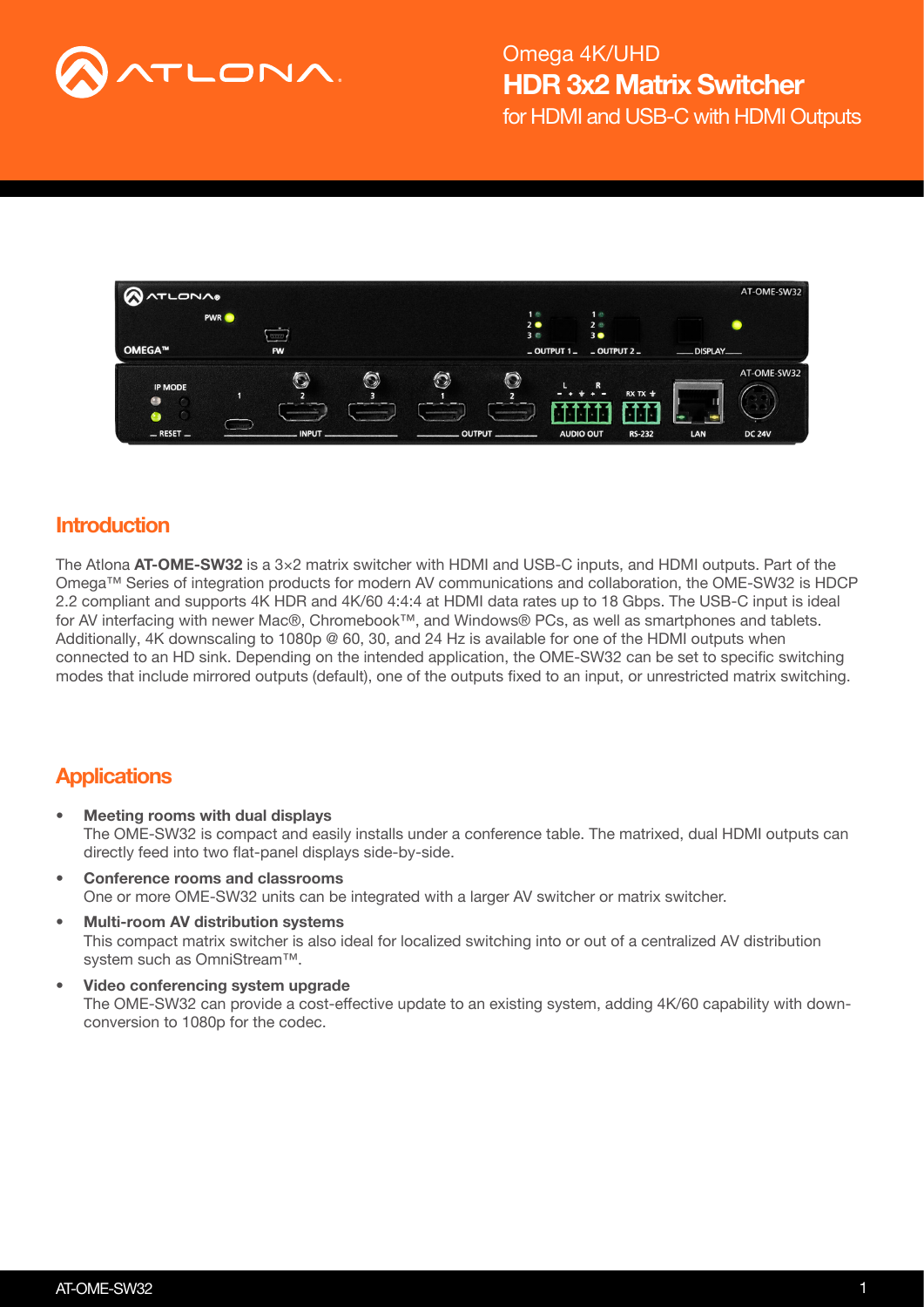

# Key Features

#### 3×2 matrix switcher

- USB-C and two HDMI inputs, plus two HDMI outputs. Immediate compatibility with laptops and tablets with USB-C ports supporting A/V.
- No need to provide USB-C to HDMI adapters for USB-C\* AV sources.

#### Selectable AV switching modes

- Three selectable switching modes, including mirrored HDMI outputs, matrixed outputs, and a special mode with one input fixed to one of the outputs.
- Enables simple configuration and effortless user operation, tailored to the specific AV application.

#### 4K/UHD capability @ 60 Hz with 4:4:4 chroma sampling, plus support for HDR formats

- Ideal for new and emerging 4K/UHD and HDR-capable sources and displays. Supports HDR10 @ 60 Hz and Dolby Vision @ 60 Hz, as well as HLG.
- Fully supports video resolutions, audio formats, and color space formats in the HDMI 2.0b specification.

#### Selectable 4K to 1080p downscaling

- Integrated video processing available on output 1 for down-converting 4K/UHD @ 60 Hz to 1080p
- Ideal for applications with 1080p displays, video conferencing codecs, and other HD sink devices.

#### Automatic input selection and automatic display control

- Automatically changes display power state, and switches between inputs based on device connection or disconnection from the switcher. Also can be configured to power off display after a period of inactivity.
- Enables effortless, automated system operation without the need for an external control system.

#### Audio de-embedding

- De-embeds two channel PCM audio from the selected video source on HDMI output 1 to a balanced, analog audio output.
- Independent mute control available for embedded two-channel PCM audio with both HDMI outputs.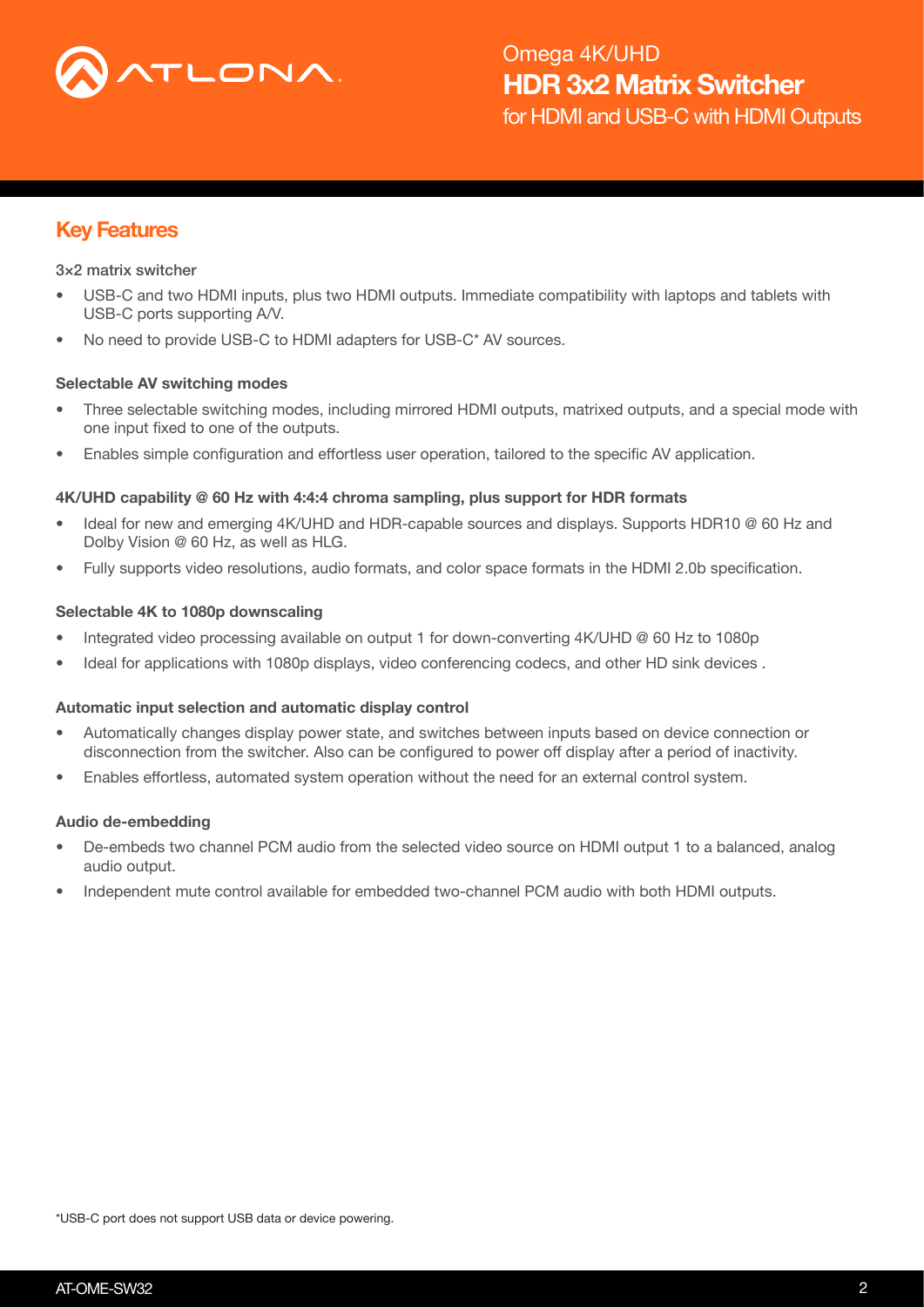

# **Specifications**

| Connectors, Controls, and Indicators                                     |                                                               |  |  |  |  |  |
|--------------------------------------------------------------------------|---------------------------------------------------------------|--|--|--|--|--|
| <b>HDMI IN</b>                                                           | 2 - Type A, 19-pin female                                     |  |  |  |  |  |
| <b>HDMI OUT</b>                                                          | 2 - Type A, 19-pin female                                     |  |  |  |  |  |
| USB-C IN                                                                 | 1 - USB Type-C v3.1, 24-pin female, AV input (Alternate Mode) |  |  |  |  |  |
| <b>FW</b>                                                                | 1 - Mini-USB, 5-pin female                                    |  |  |  |  |  |
| <b>AUDIO OUT</b>                                                         | 1 - 5-pin captive screw, balanced / unbalanced 2-channel      |  |  |  |  |  |
| <b>RS-232</b>                                                            | 1 - 3-pin captive screw (bidirectional)                       |  |  |  |  |  |
| LAN                                                                      | 1 - RJ45, 100Base-T                                           |  |  |  |  |  |
| <b>DC 24V</b>                                                            | 1 - 4-pin, mini-DIN locking connector                         |  |  |  |  |  |
| <b>PWR</b> indicator                                                     | 1 - LED, green                                                |  |  |  |  |  |
| <b>LINK</b> indicator                                                    | 1 - LED, amber                                                |  |  |  |  |  |
| <b>Control Buttons:</b><br>INPUT, DISPLAY, IP MODE,<br><b>RESET</b>      | 4 - momentary, tact-type                                      |  |  |  |  |  |
| <b>Input Indicators:</b><br>USB-C, HDMI IN 1, HDMI IN 2   3 - LED, green |                                                               |  |  |  |  |  |

| Video              |                                                                                                                                                                                               |                                                                  |  |  |  |
|--------------------|-----------------------------------------------------------------------------------------------------------------------------------------------------------------------------------------------|------------------------------------------------------------------|--|--|--|
| UHD/HD/SD          | 4096x2160@60*/30/25/24Hz, 3840x2160@60*/30/25/24Hz, 1080p@60/59.9/50/30<br>/29.97/25/24/23.98Hz, 1080i@60/59.94/50Hz, 720p@60/59.94/50Hz, 576p@50Hz,<br>576i@50Hz, 480p@60/59.96Hz, 480i@60Hz |                                                                  |  |  |  |
| <b>VESA</b>        | 2560×1600, 2048×1536, 1920×1200, 1680×1050, 1600×1200, 1440×900,<br>1400×1050, 1280×1024, 1280×800, 1366×768, 1360×768, 1152×864, 1024×768,<br>800×600, 640×480                               |                                                                  |  |  |  |
| Scaler             | IN                                                                                                                                                                                            | <b>OUT</b>                                                       |  |  |  |
|                    | 4K @ 24 Hz<br>4K @ 30 Hz<br>4K @ 60 Hz, 4:2:0                                                                                                                                                 | 1080p @ 24 Hz<br>1080p @ 30 Hz<br>1080p @ 60 Hz (YUV/RGB, 4:4:4) |  |  |  |
| USB-C              | Up to 4K/UHD @ 60Hz                                                                                                                                                                           |                                                                  |  |  |  |
| <b>Color Space</b> | YUV, RGB                                                                                                                                                                                      |                                                                  |  |  |  |
| Chroma Subsampling | 4:4:4, 4:2:2, 4:2:0                                                                                                                                                                           |                                                                  |  |  |  |
| <b>Color Depth</b> | 8-bit, 10-bit, 12-bit                                                                                                                                                                         |                                                                  |  |  |  |
| <b>HDR</b>         | HDR10, Hybrid-Log Gamma (HLG), and Dolby® Vision™ @ up to 60Hz                                                                                                                                |                                                                  |  |  |  |

| <b>Audio</b>                     |                                                                                                                                                              |
|----------------------------------|--------------------------------------------------------------------------------------------------------------------------------------------------------------|
| <b>HDMI Pass-Through Formats</b> | PCM 2.0, LPCM 5.1, LPCM 7.1, Dolby® Digital, Dolby Digital Plus™, Dolby<br>TrueHD, Dolby Atmos®, DTS® Digital Surround™, DTS-HD Master Audio™, and<br>DTS:X@ |
| <b>Analog Audio Format</b>       | <b>PCM 2.0</b>                                                                                                                                               |
| Sample Rate                      | 32 kHz, 44.1 kHz, 48 kHz, 88.2 kHz, 96 kHz, 176.4 kHz, 192 kHz                                                                                               |
| <b>Bit Rate</b>                  | 24 Mbits/s max                                                                                                                                               |